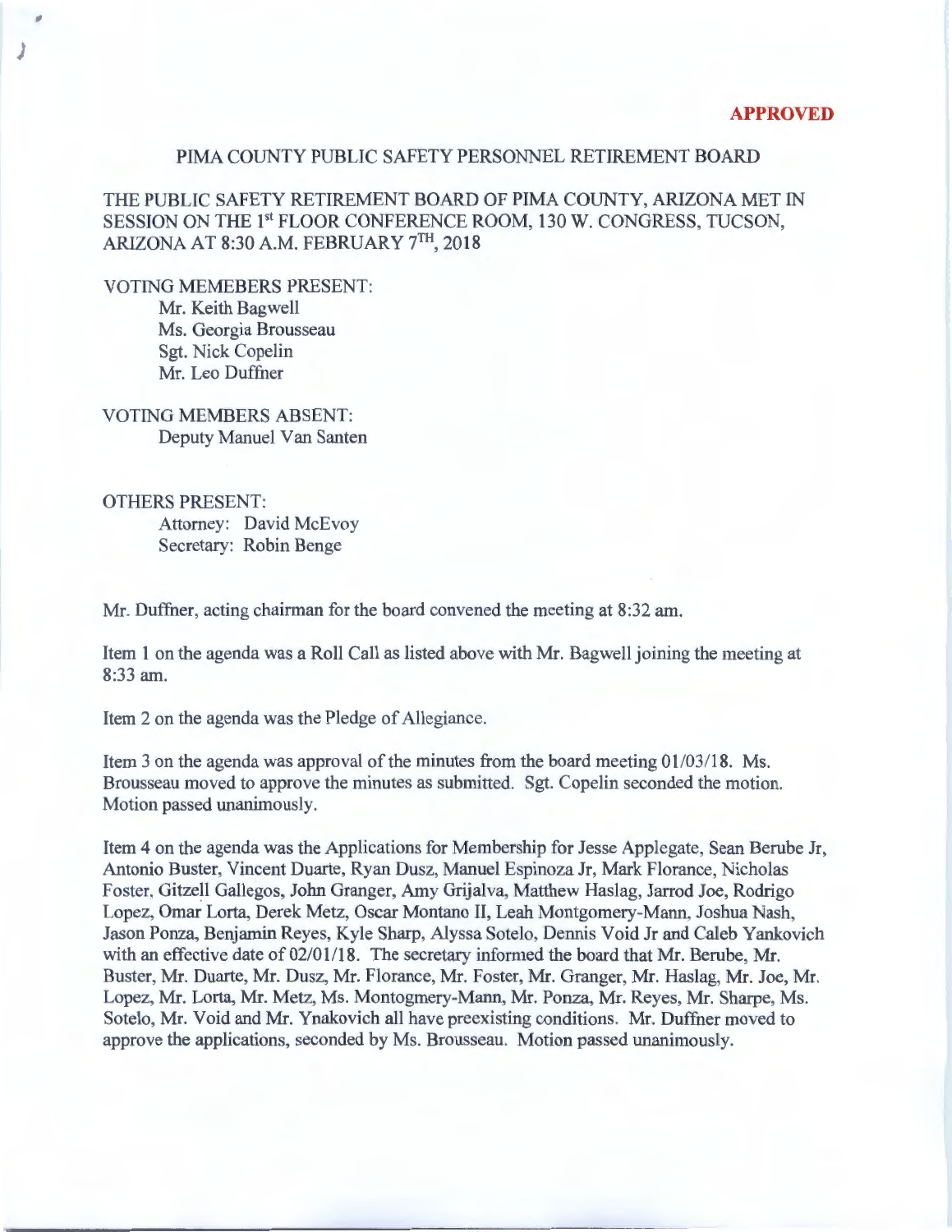Item 5 on the agenda was the Application for Termination and Retirement at the end of the DROP period for Michael Ying with an effective date of 02/01/18. Mr. Duffner moved to approve the application, seconded by Sgt. Copelin. Motion passed unanimously.

)

Item 6 on the agenda was the Application for Deferred Retirement Option (DROP) for Karl Woolridge with 26.332 years of credited service effective 02/01118. Sgt. Copelin moved to approve the application, seconded by Ms. Brousseau. Motion passed unanimously.

Item 7 on the agenda was the discussion and possible action regarding the Application for Disability Retirement for Mark Bustamante. Dr. Raymond Schumacher performed an independent medical evaluation on Mr. Bustamante on January 22<sup>nd</sup>, 2018.

There followed a discussion of the doctor's 3 page report. Based upon the doctor's report the following findings of fact were established:

- 1. "This man experiences loss of the left eye. If the employing law enforcement agency considers field duty an essential part of the law enforcement occupation, then Mr. Mark Bustamante has a physical condition which totally and permanently prevents him from performing a reasonable range of duties with the Pima County Sheriff's Department, on the basis of excessive risk related to loss of a significant fraction of the visual field and consequent inability to perceive hazards on the left side, specifically in situations such as those compellingly described by Mr. Bustamante today. I will further comment that, although it is not my place to determine which duties are "essential" in this occupation, it is difficult from my perspective as a concerned citizen to imagine that availability for field duty would constitute other than an utterly integral portion of this occupation."
- 2. "This examiner finds that the 04/26/94 medical examination report previously cited in this report conclusively establishes this man's physical condition pre-existing membership in the PSPRS. That document describes uncorrected near and far vision of 20/20 in the left eye. It is therefore conclusively established that the physical condition reference in response to question above did not pre-exist membership in the PSPRS."
- 3. 'Documents provided for today's evaluation conclusively document a left eye injury incurred in the performance of this man's employment as a Deputy Sheriff as the direct cause of medical necessity for removal of the left eye."

Ms. Brousseau moved to adopt the findings of fact set forth in paragraphs 1, 2 and 3 above. Mr. Duffner seconded the motion. Motion passed unanimously.

Based upon the findings of facts just adopted, Ms. Brousseau moved that Mr. Bustamante's Accidental Disability Application be granted and approved with an effective date of 11/01/17. Mr. Duffner seconded the motion. Motion passed unanimously.

Item 8 on the agenda was the Application to Transfer Service Credits Between PSPRS Employers for Josefina Sabori. Sgt. Copelin moved to approve the application, seconded by Mr. Duffner. Motion passed unanimously.